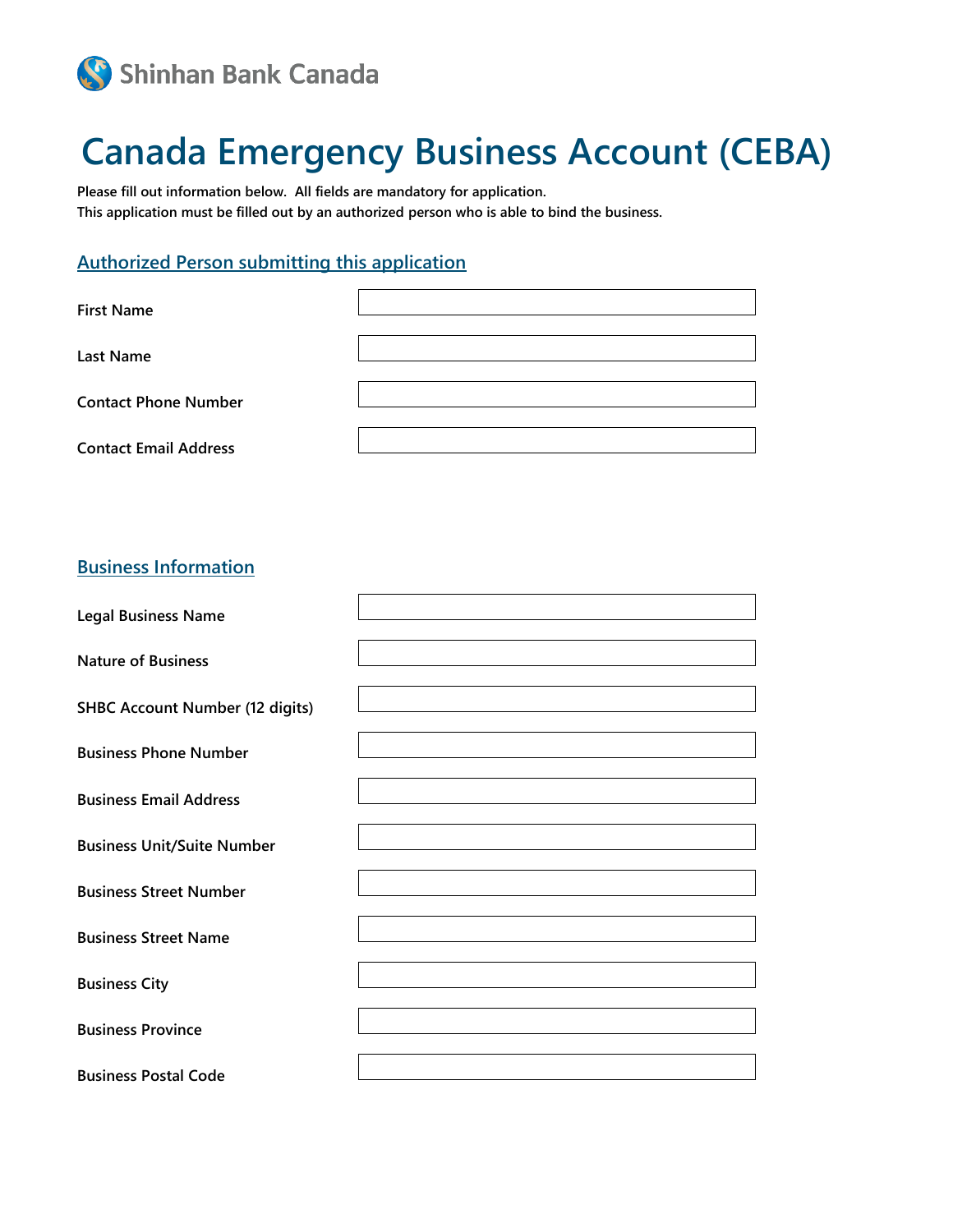

#### **FORM OF QUALIFYING BORROWER ATTESTATION – ENGLISH**

#### **EXISTING QUALIFYING BORROWER APPLYING FOR ADDITIONAL \$20K CEBA EXPANSION LOAN**

#### **ATTESTATION OF THE BORROWER**

**TO: SHINHAN BANK CANADA** (the "**Lender**")

**AND TO:** Government of Canada, Export Development Canada and their respective agents and/or consultants (collectively, the "**GOC**")

The undersigned hereby certifies to, and agrees with, the Lender and the GOC for and on behalf of the Borrower that:

- 1. I have the ability and authority to bind the Borrower.
- 2. The Borrower is an active operating business that is a sole proprietorship, partnership or a Canadian-controlled private corporation ("**CCPC**") that was in operation in Canada on March 1, 2020. The Borrower has submitted an Attestation of the Borrower ("**Existing Attestation**") to the Lender, or to the Lender and the GOC, under the *Canada Emergency Business Account Program* (the "**Program**") and has received a loan under the Program. The Existing Attestation continues in full force and effect and is hereby ratified and confirmed. The certifications, representations, consents and agreements of the Borrower made in the Existing Attestation shall be deemed to be repeated as of the date of this Attestation in favour of the Lender and the GOC. The Borrower's legal name on record with the Canada Revenue Agency ("**CRA**")

is and its business, operating, or trade name

(if different from its legal name) is . Please note that a sole proprietor's legal name is the individual's legal name as it is recorded in the CRA's Business Number (BN) registry. A CCPC's legal name must be written as it appears in its (federal or provincial) corporate registry. A partnership's legal name is the partnership's legal name as it is recorded in the CRA's Business Number (BN) registry.

3. The Borrower has an active CRA Business Number (BN) with an effective date of registration on or prior to March 1, 2020. The Borrower's CRA Business Number (BN) (9 digits) is:

.

4. The eligibility information of the Borrower provided in Section 4 of the Existing Attestation and subsequent Sections (the "**Eligibility Information**") was true and accurate and continues to be true and accurate (and the Borrower understands that the GOC will continue to verify the accuracy of such Eligibility Information in respect of past or future loan(s) requested under the Program).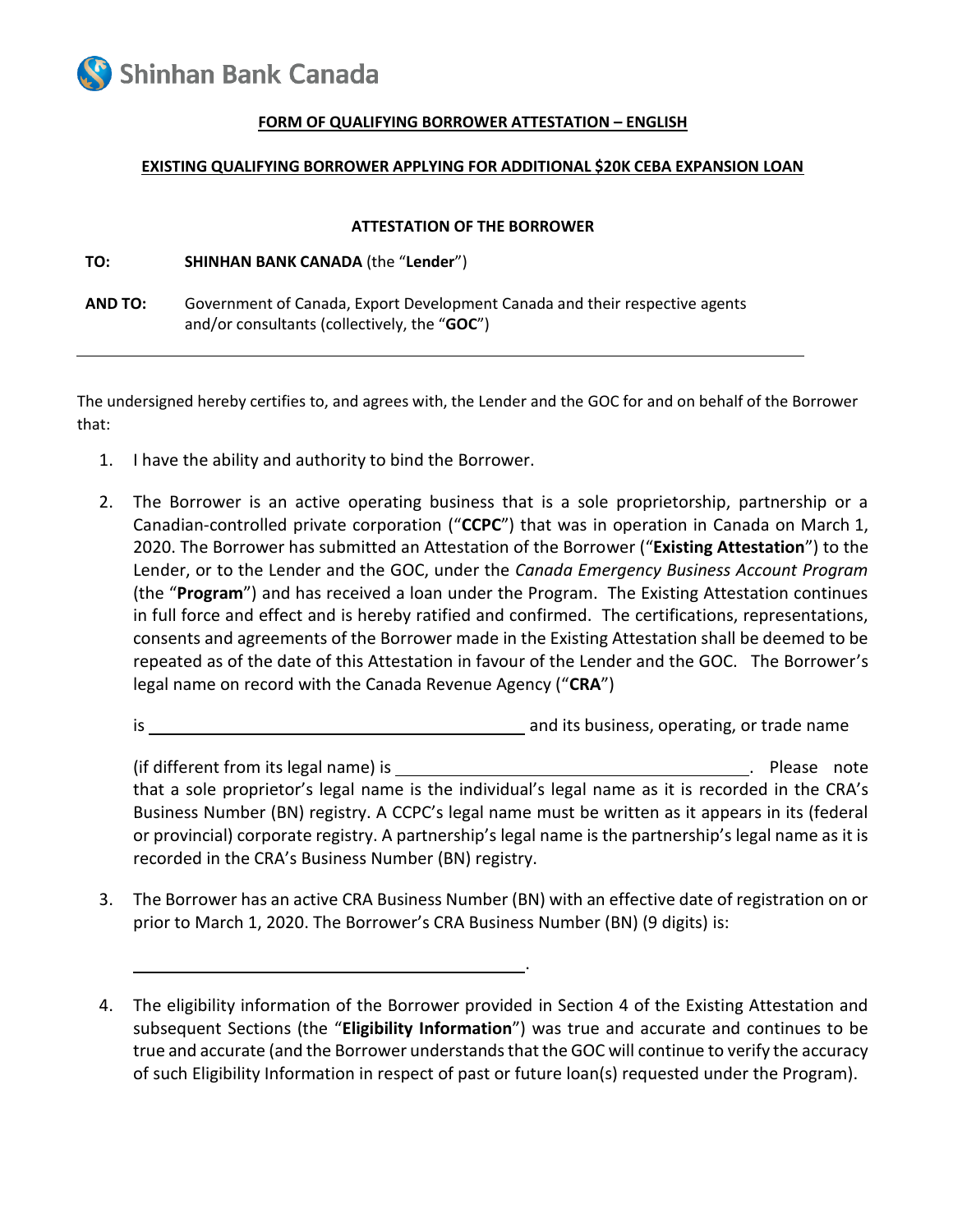

- 5. The Borrower can and shall demonstrate the Eligibility Information by presenting applicable records if and when requested upon audit by the GOC, and the Borrower shall cooperate with the GOC in conducting such audits including, without limitation, requesting or instructing third parties to provide information as may be necessary.
- 6. The Borrower consents to the Lender providing to the GOC the data elements necessary to evidence electronic confirmation by the Borrower of the Existing Attestation and this Attestation.
- 7. Per the requirements of the Program, as set out by the Government of Canada, the undersigned acknowledges that the funds from the loan(s) under the Program shall only be used by the Borrower to pay (i) Eligible Non-Deferrable Expenses (as defined below) of the Borrower, or (ii) other expenses of the type described in clauses  $(i) - (x)$  of the definition of Eligible Non-Deferrable Expenses of the Borrower incurred or to be incurred in 2021.

"**Eligible Non-Deferrable Expenses**" means the following expenses (and only the following expenses) incurred or to be incurred in 2020 provided that they are not deferrable after 2020:

- (i) wages and other employment expenses to independent (arm's length) third parties;
- (ii) rent or lease payments for real estate used for business purposes;
- (iii) rent or lease payments for capital equipment used for business purposes;
- (iv) payments incurred for insurance related costs;
- (v) payments incurred for property taxes;
- (vi) payments incurred for business purposes for telephone and utilities in the form of gas, oil, electricity, water and internet;
- (vii) payments for regularly scheduled debt service;
- (viii) payments incurred under agreements with independent contractors and fees required in order to maintain licenses, authorizations or permissions necessary to conduct business by the Borrower;
- (ix) payments incurred for materials consumed to produce a product ordinarily offered for sale by the Borrower; and
- (x) any other expense in a category other than the above as may be indicated by GOC under the Web Page from time to time as being an Eligible Non-Deferrable Expense for the purpose of the Program.

For greater certainty, the following expenses are not Eligible Non-Deferrable Expenses and the Borrower cannot use the funds received under the Program to pay such expenses: any other payments or expenses such as prepayment/refinancing of existing indebtedness, payments of dividends, distributions, increases in management compensation and increases of the compensation of related parties, in each case except to the extent that such expense falls under clause (x) above.

8. The Borrower has an active business chequing/operating account with the Lender. The Borrower is not in arrears on its existing loan(s) under the Program and has not breached the terms of, and is not in default under, such loan(s), and the Borrower was not in arrears on its existing business borrowing facilities, if applicable, with the Lender by 90 days or more as at October 31, 2020.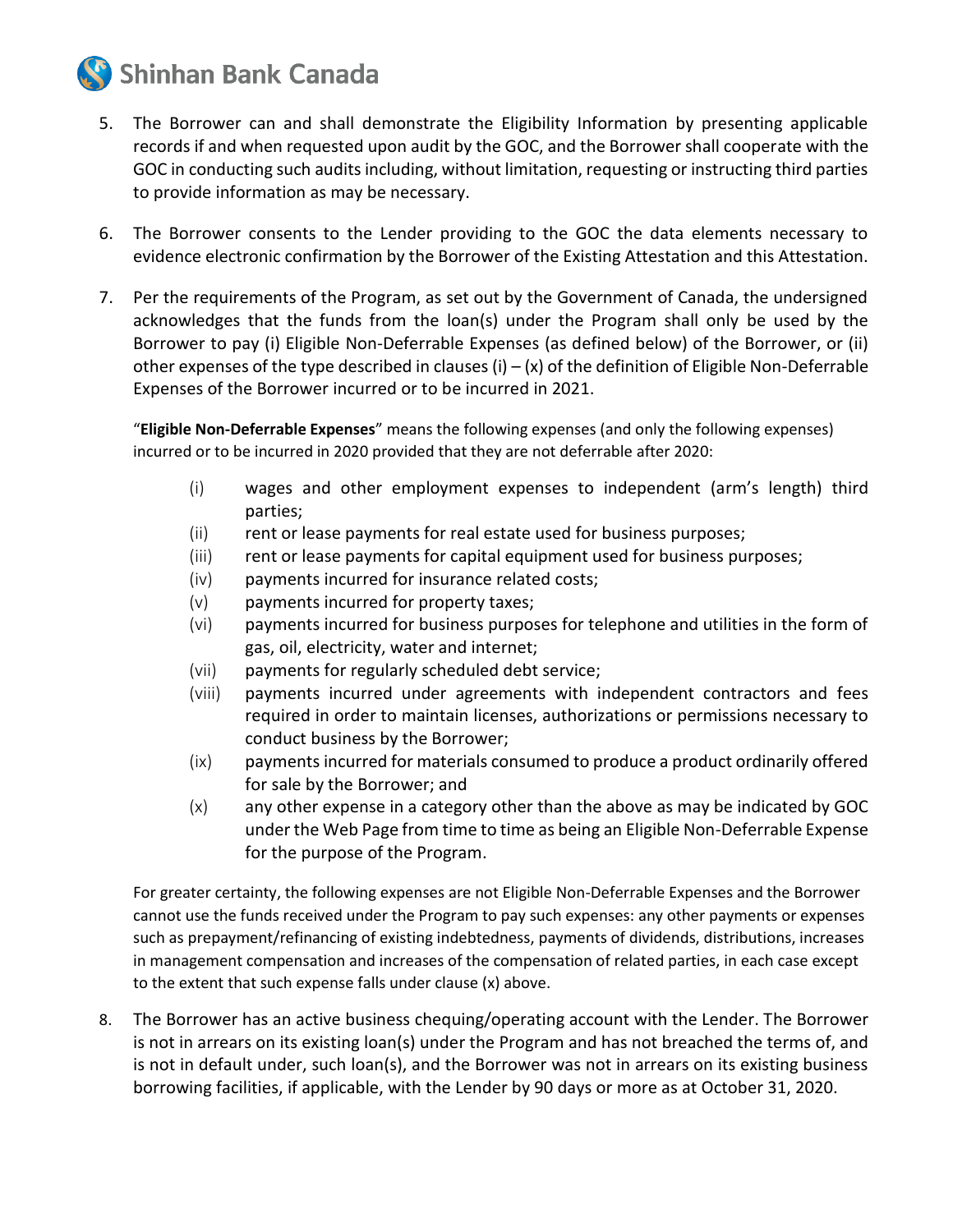

9. The Borrower has received a loan under the Program. The Borrower has otherwise not previously used the Program and has not used the *COVID Indigenous SMEs Initiative* or the *Regional Relief and Recovery Fund* and will not apply for support under the Program at any other financial institution or for support under the *COVID Indigenous SMEs Initiative* or the *Regional Relief and Recovery Fund*.

The Borrower certifies:

- (i) that its business is facing ongoing financial hardship (including, for example, a continued decline in revenue or cash reserves, or an increase in operating costs) as a result of the COVID-19 pandemic;
- (ii) that it intends to continue to operate its business or to resume operations;
- (iii) that in response to the COVID-19 pandemic it has made all reasonable efforts to reduce its costs and to otherwise adapt its business to improve its viability; and
- (iv) that it has not used any loan received under the Program to make any payment or pay any expense other than Eligible Non-Deferrable Expenses. Specifically, the Borrower has not used any loan received under the Program to make any prepayment/refinancing of existing indebtedness, any payment of dividends, distributions or increases in management compensation or to increase the compensation of related parties.
- 10. The Borrower understands that (a) any attempt to have more than a total maximum loan amount of Cdn\$60,000 under the Program or any attempt to obtain a loan under the Program from more than one financial institution may result in default under the loan(s) under the Program, prosecution or other enforcement measures available at law or otherwise, and (b) receiving support under the *COVID Indigenous SMEs Initiative* or under the *Regional Relief and Recovery Fund* disqualifies the Borrower under the Program and may result in default under the loan(s) under the Program, prosecution or other enforcement measures available at law or otherwise.
- 11. The Borrower agrees to participate in post-funding surveys conducted by GOC and agrees that relevant contact information of the Borrower can be shared with the GOC for that purpose.
- 12. The Borrower acknowledges and agrees that clerical errors in the Existing Attestation or this Attestation may be corrected by the GOC on the basis of validation of information obtained from the CRA, the Borrower, the Lender or other sources of information that the GOC determines to be reliable, acting reasonably. Any information provided to the Lender or the GOC by the Borrower verbally or in writing at any time is true and correct as if provided under this Attestation.
- 13. Per the requirements of the Program, as set out by the Government of Canada, the Borrower confirms that:
	- a) it is not a government organization or body, or an entity wholly owned by a government organization or body;
	- b) it is not a non-profit organization, registered charity, union, or a fraternal benefit society or order, or an entity owned by such an organization, unless the entity is actively carrying on a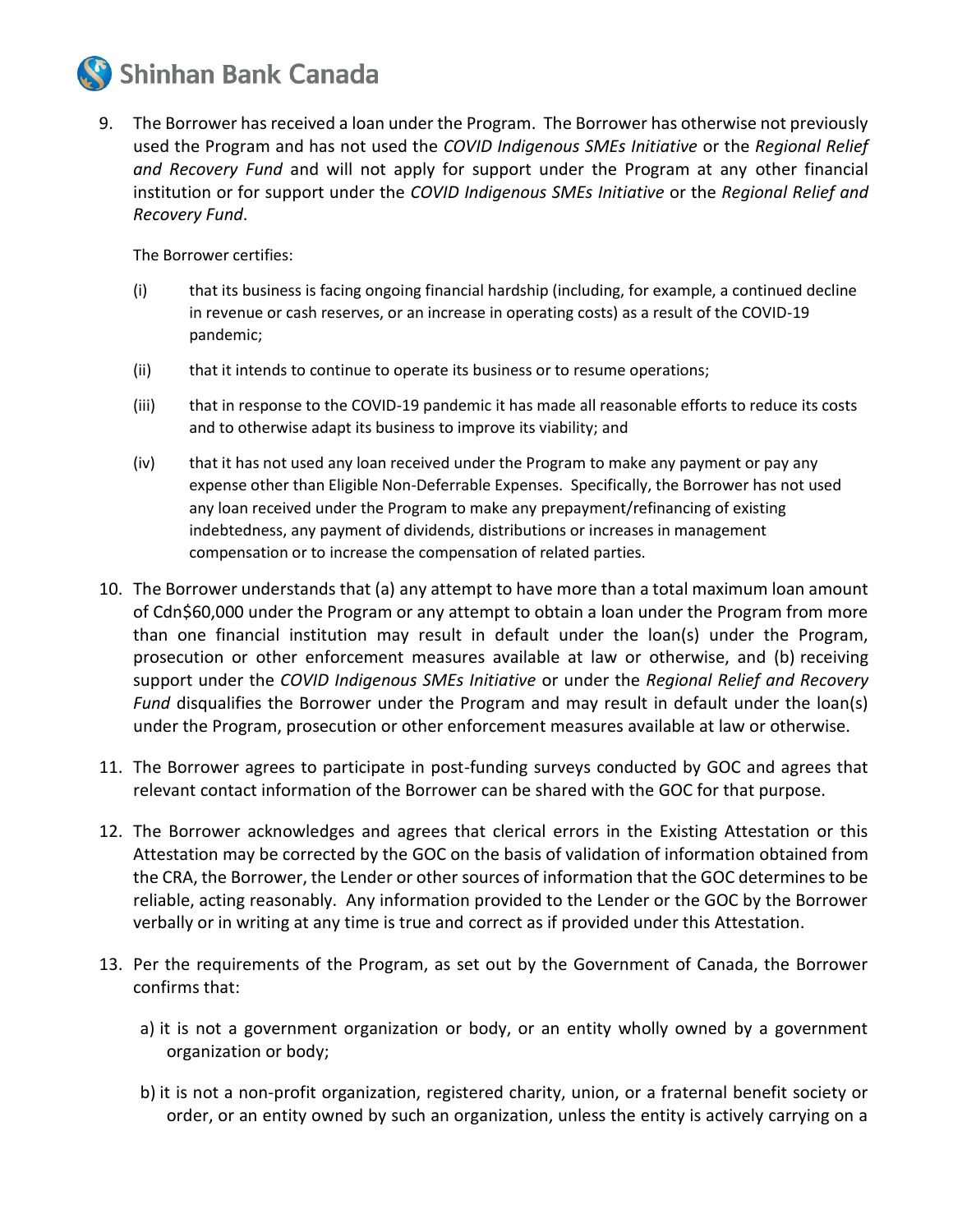

business in Canada (including a related business in the case of a registered charity) that earns revenue from the regular supply of property/goods or services;

- c) it is not an entity owned by any Federal Member of the Parliament of Canada or Senator of the Parliament of Canada; and
- d) it does not promote violence, incite hatred or discriminate on the basis of sex, gender identity or expression, sexual orientation, colour, race, ethnic or national origin, religion, age or mental or physical disability, contrary to applicable laws.
- 14. The Borrower acknowledges that the Lender, and the GOC, will rely upon the accuracy of the Existing Attestation and this Attestation and associated documentation in making loans and advances to the Borrower pursuant to the Program and acknowledges and agrees that an audit or investigation may be conducted by the Lender or by the GOC to ascertain the veracity of the Existing Attestation or this Attestation and such information and documentation and the eligibility of the Borrower under the Program. The Borrower also consents to the sharing between the Lender and the GOC of information relating to the outcome of any such audit or investigation, and any related information and documentation.
- 15. The Borrower acknowledges that any breach of or inaccuracy in any statement or information provided to the Lender or the GOC including under the Existing Attestation or herein or in any associated documentation shall result in the Borrower's ineligibility under the Program, trigger an immediate obligation to repay to the Lender any loan(s) made to the Borrower under the Program, and could result in the criminal prosecution of the individual making the Existing Attestation or this Attestation, the Borrower, and other individuals involved in the provision of inaccurate information on behalf of the Borrower. **Knowingly submitting inaccurate information or documentation as part of the Existing Attestation or this Attestation could result in criminal penalties of up to 14 years' imprisonment, as well as significant fines, and the court-ordered repayment of any monies advanced.**
- 16. The Borrower understands and agrees that all information (including, for greater certainty, any personal information or taxpayer information as defined under s. 241 of the *Income Tax Act*) obtained or maintained by the Lender or the GOC in connection with the Program, including the information included in the Existing Attestation and this Attestation, obtained from the CRA and other documentation, can be shared between the Lender and the GOC including for the purposes of administering, monitoring and auditing the Program and/or for research and statistical purposes relating to the Program. The Borrower hereby consents to the Lender and the GOC collecting and using such information for these purposes and sharing same with each other.
- 17. For the purposes of verifying the Borrower's eligibility for this Program, the Borrower hereby authorizes the CRA to share its business income and expenses, business number, legal name and address in respect of the 2018 and/or 2019 and/or 2020 tax years with the GOC and the Lender, and further authorizes Export Development Canada and its agents to act as the Borrower's representative with the CRA in order to share such required information in respect of the Borrower.